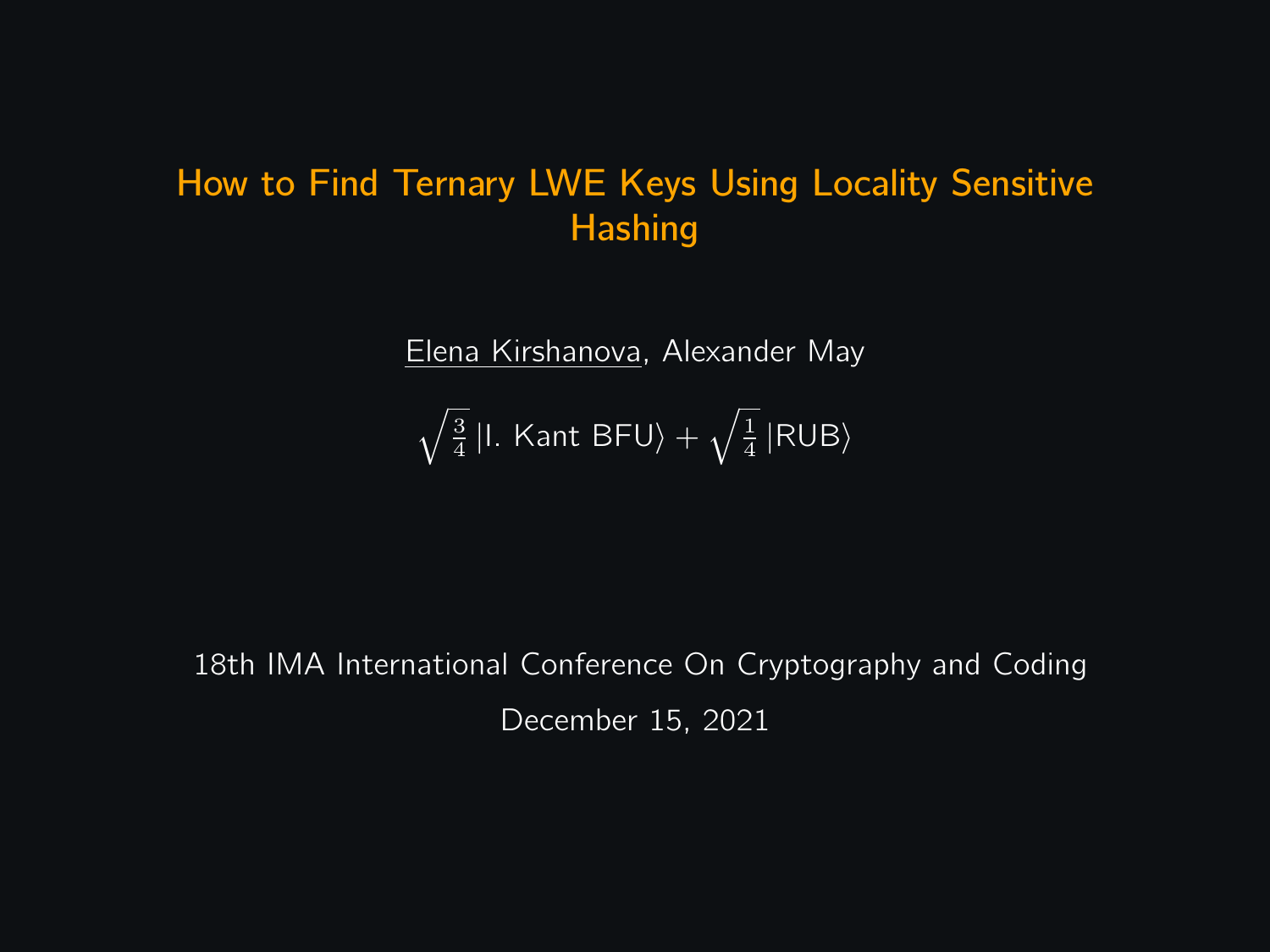### Ternary LWE



Relevant to NTRU-types schemes<sup>1</sup> and some signatures.<sup>2</sup>

 $^1$ J. Hoffstein, J. Pipher, J. H. Silverman. Ntru: A ring-based public key cryptosystem. ANTS'98

 $2L$ . Ducas, A. Durmus, T. Lepoint, V. Lyubashevsky. Lattice signatures and bimodal Gaussians. Crypto'13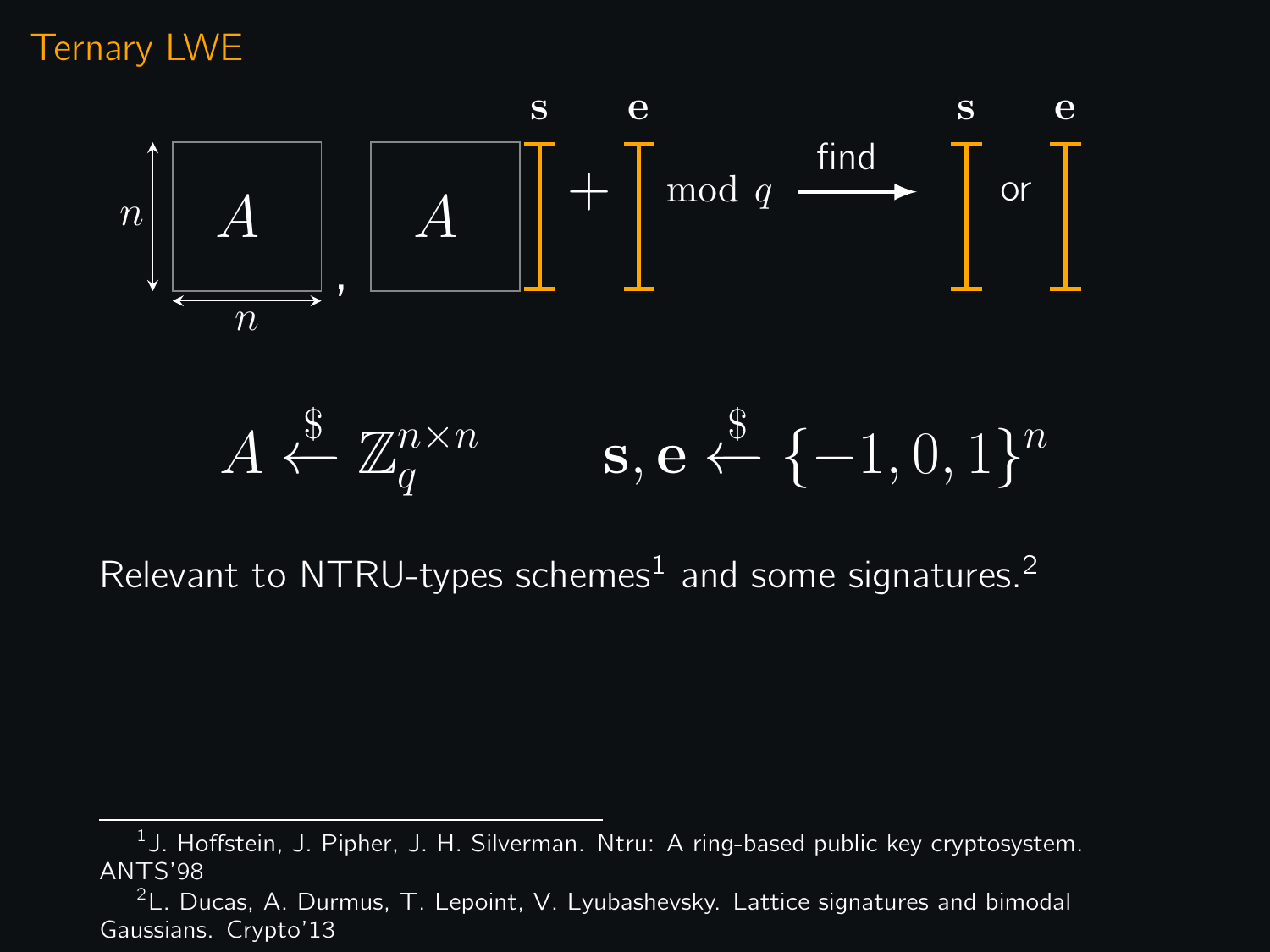# Ternary LWE



Relevant to NTRU-types schemes<sup>1</sup> and some signatures.<sup>2</sup>

Main approaches to solve ternary LWE:

- lattice basis reduction attacks
- combinatorial attacks

 $^1$ J. Hoffstein, J. Pipher, J. H. Silverman. Ntru: A ring-based public key cryptosystem. ANTS'98

 $2L$ . Ducas, A. Durmus, T. Lepoint, V. Lyubashevsky. Lattice signatures and bimodal Gaussians. Crypto'13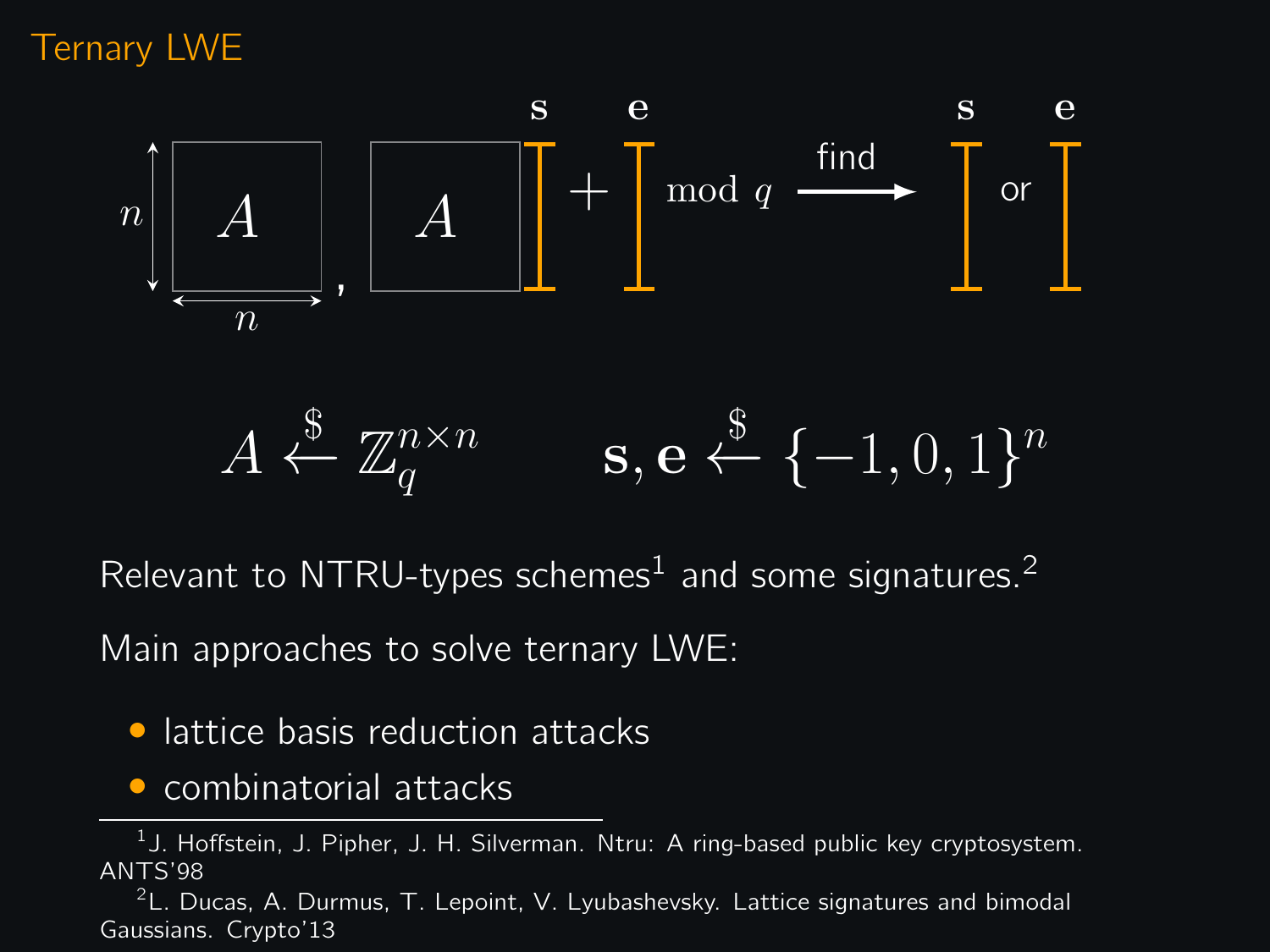# Ternary LWE



Relevant to NTRU-types schemes<sup>1</sup> and some signatures.<sup>2</sup>

Main approaches to solve ternary LWE:

- lattice basis reduction attacks
- combinatorial attacks. This talk

 $^1$ J. Hoffstein, J. Pipher, J. H. Silverman. Ntru: A ring-based public key cryptosystem. ANTS'98

 $2L$ . Ducas, A. Durmus, T. Lepoint, V. Lyubashevsky. Lattice signatures and bimodal Gaussians. Crypto'13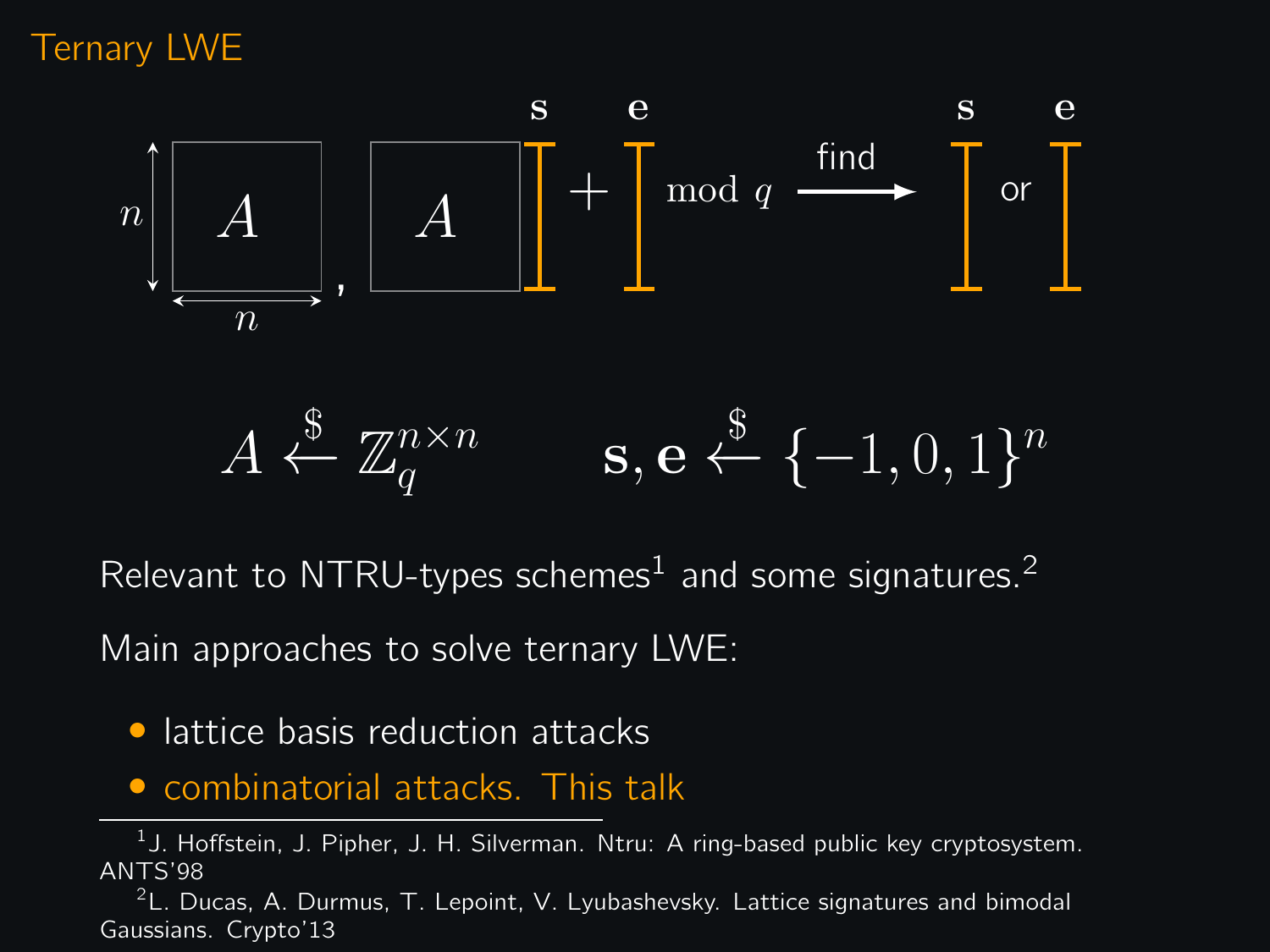Prior art I.Oldyzko's idea  $As + e = b \mod q$ 

$$
\qquad\Longleftrightarrow\qquad
$$

 $As_1 \approx_{\mathbf{e}} As_2 + \mathbf{b} \bmod q$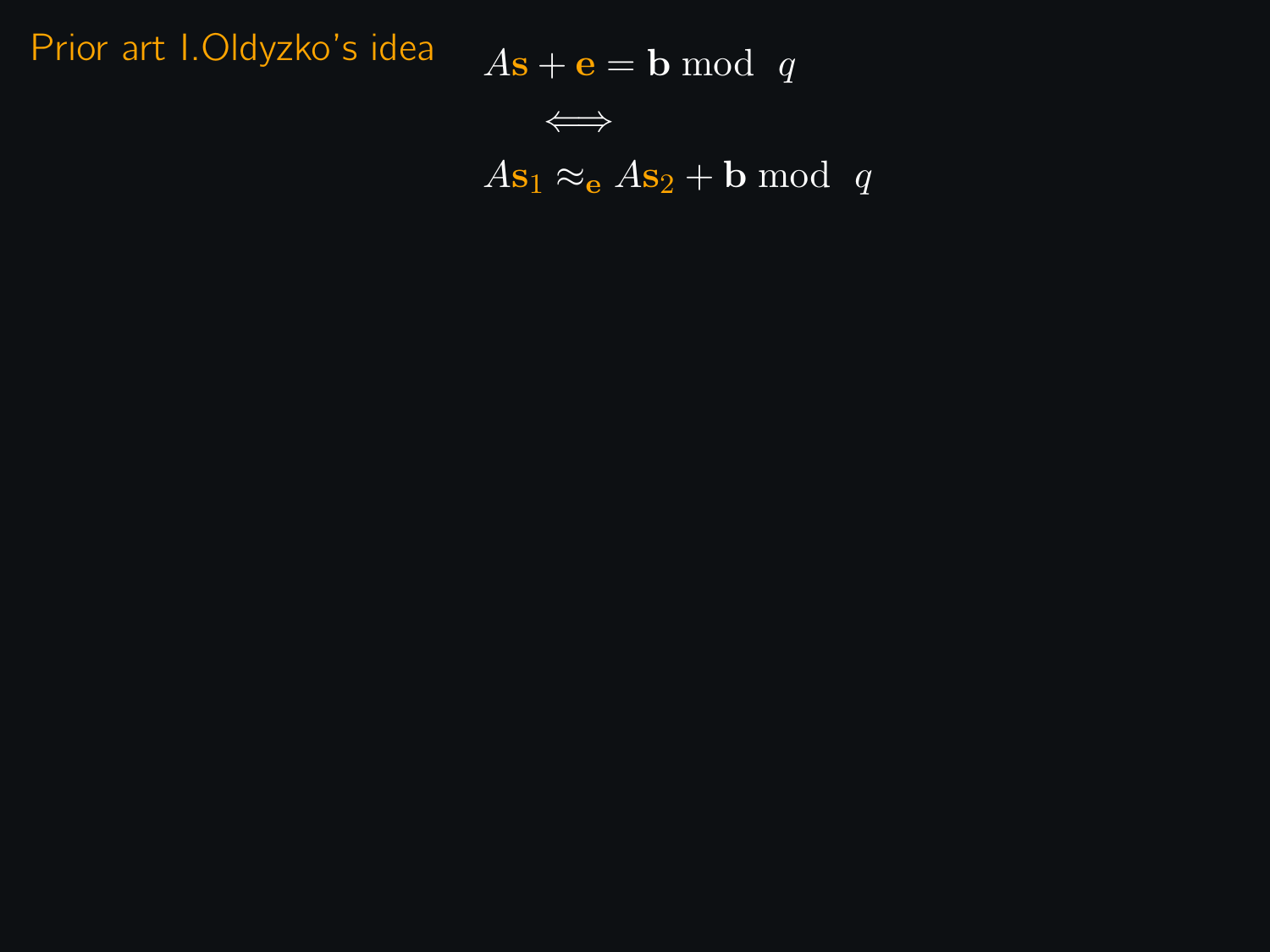Prior art I.Oldyzko's idea  $As + e = b \mod q$ 

⇐⇒  $As_1 \approx_{\mathbf{e}} As_2 + \mathbf{b} \bmod q$ 

Oldyzko'98:  $A = (A_1 | A_2) \in \mathbb{Z}_q^{n \times n}$ 

- $L_1 = \{s_1 \in \{\pm 1, 0\}^{\frac{n}{2}}, \text{Hash}(A_1 s_1)\}\$
- $L_2 = \{s_2 \in \{\pm 1, 0\}^{\frac{n}{2}}, \text{Hash}(-A_2s_2 + \mathbf{b})\}$
- Sort  $L_1, L_2$  w.r.t. Hash()
- Output  $s_1, s_2$  s.t.  $\text{Hash}(A\mathbf{s}_1) = \text{Hash}(-A\mathbf{s}_2 + \mathbf{b})$

Time 
$$
\approx
$$
 Space  $\approx (\underbrace{3^n}_{\text{search space}})^{1/2}$ 

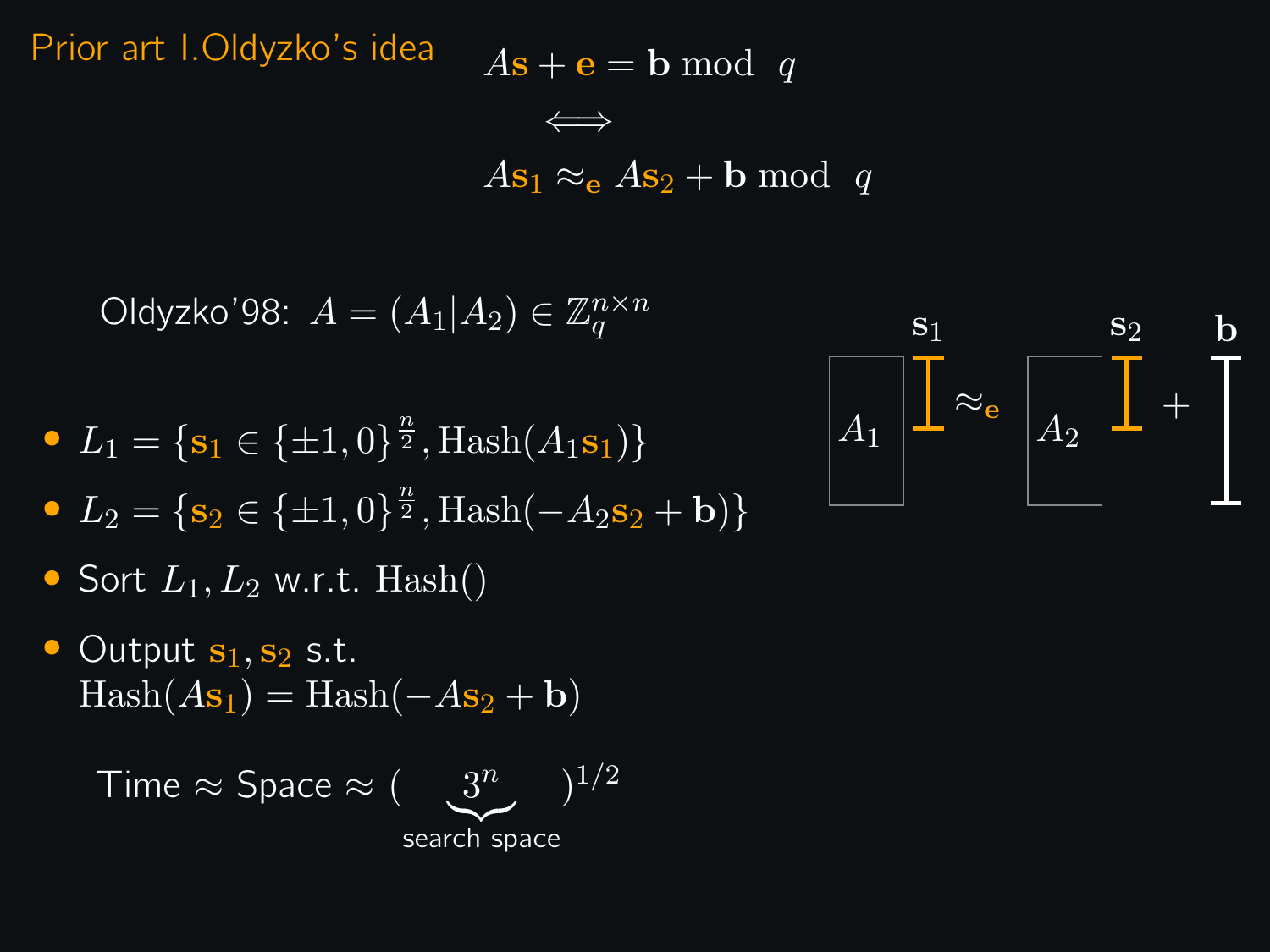Prior art I.Oldyzko's idea  $As + e = b \mod q$ 

⇐⇒  $As_1 \approx_{\mathbf{e}} As_2 + \mathbf{b} \bmod q$ 

Oldyzko'98:  $A = (A_1 | A_2) \in \mathbb{Z}_q^{n \times n}$ 

- $L_1 = \{s_1 \in \{\pm 1, 0\}^{\frac{n}{2}}, \text{Hash}(A_1 s_1)\}\$
- $L_2 = \{s_2 \in \{\pm 1, 0\}^{\frac{n}{2}}, \text{Hash}(-A_2s_2 + \mathbf{b})\}$
- Sort  $L_1, L_2$  w.r.t. Hash()
- Output  $s_1, s_2$  s.t.  $\text{Hash}(A\mathbf{s}_1) = \text{Hash}(-A\mathbf{s}_2 + \mathbf{b})$

Time 
$$
\approx
$$
 Space  $\approx (\underbrace{3^n}_{\text{search space}})^{1/2}$ 

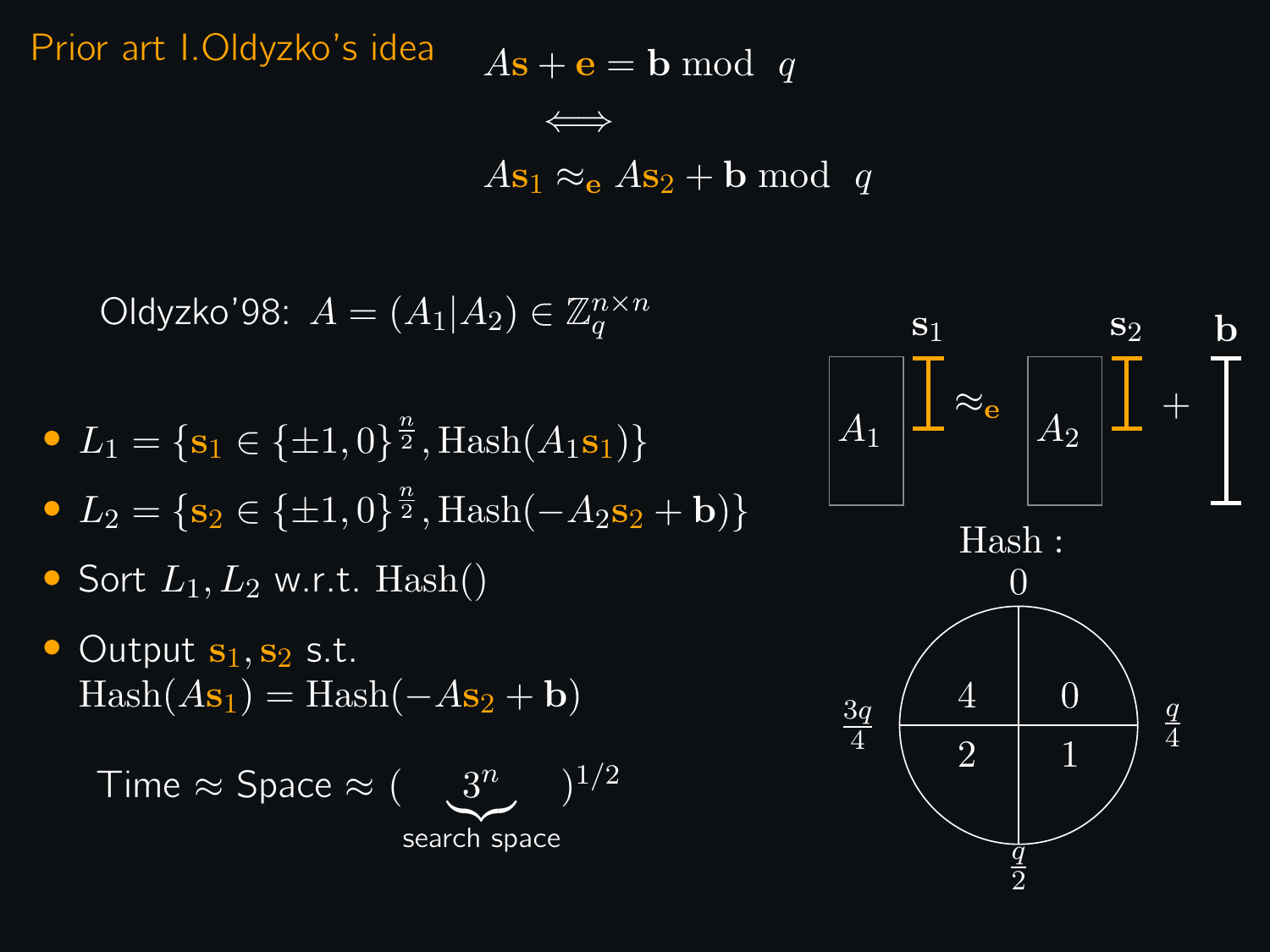#### Prior art II. Representation technique

$$
As + e = b \mod q
$$
  

$$
\iff
$$
  

$$
As_1 \approx_e As_2 + b \mod q
$$

May'21:  $A \in \mathbb{Z}_q^{n \times n}$ ,  $\omega = |\{i : \mathbf{s}_i \neq 0\}|$  - weight of  $\mathbf{s}, \#1\text{'s} = \#1\text{'s}$ Idea: If we enumerate  $s_1, s_2 \in {\pm 1, 0}^n$ , we have

$$
R = \underbrace{\binom{\omega/2}{\omega/4}}_{\text{#reps. for '1's}} \cdot \underbrace{\binom{\omega/2}{\omega/4}}_{\text{#reps. for '-1's}}
$$

ways to represent  $s = s_1 + s_2$ . We may search for 'special'  $s_1, s_2$ . This is known as the representation technique<sup>3</sup>

<sup>&</sup>lt;sup>3</sup>A. Becker, J-S. Coron, A. Joux. Improved generic algorithms for hard knapsacks. Eurocrypt'11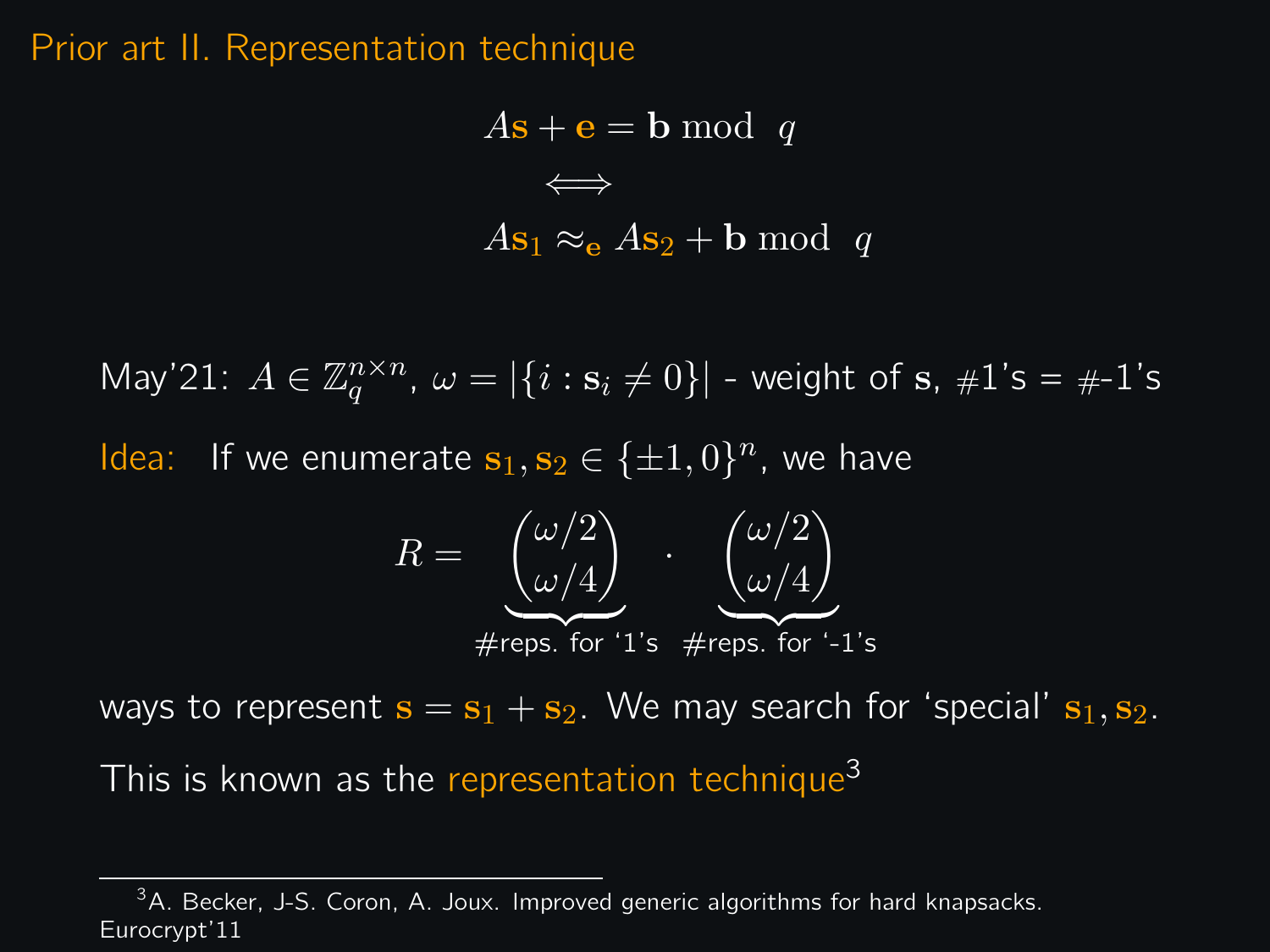#### Prior art II. May's idea



- Guess  $r = \log_a R$  coordinates of e, call it  $e_r$ .
- $L_1 = \{s_1 \in \{\pm 1, 0\}^n, \text{Hash}(A\mathbf{s}_1)\}\$
- $L_2 = \{s_2 \in {\pm 1, 0}\}^n$ ,  $\text{Hash}(-As_2 + \mathbf{b})\}$
- Output  $s_1, s_2$  s.t.  $-$  Hash $(As_1)$  = Hash $(-As_2 + b)$  on  $n - r$  coordinates  $-As_1 = -As_2 + b + e_r$  on r coordinates

 $L_1$  resp.  $L_2$  are constructed in the meet-in-the-middle way by splitting  $s_1$  resp.  $s_2$  and using the equality condition on r.

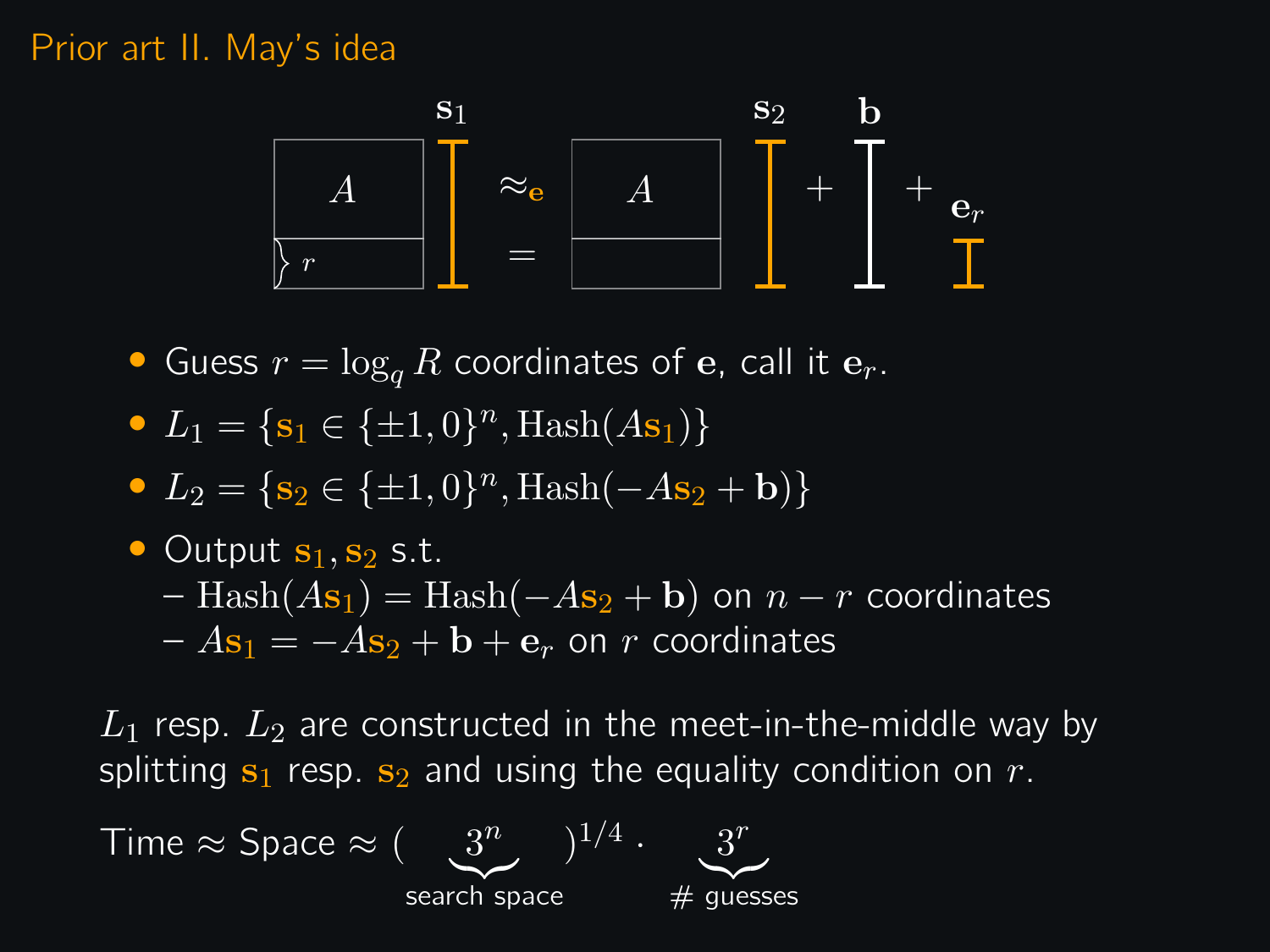#### Prior art II. May's idea



- Guess  $r = \log_a R$  coordinates of e, call it  $e_r$ .
- $L_1 = \{s_1 \in \{\pm 1, 0\}^n, \text{Hash}(A\mathbf{s}_1)\}\$
- $L_2 = \{s_2 \in {\pm 1, 0}\}^n$ ,  $\text{Hash}(-As_2 + \mathbf{b})\}$
- Output  $s_1, s_2$  s.t.  $-$  Hash $(As_1)$  = Hash $(-As_2 + b)$  on  $n - r$  coordinates  $-As_1 = -As_2 + b + e_r$  on r coordinates

 $L_1$  resp.  $L_2$  are constructed in the meet-in-the-middle way by splitting  $s_1$  resp.  $s_2$  and using the equality condition on r.

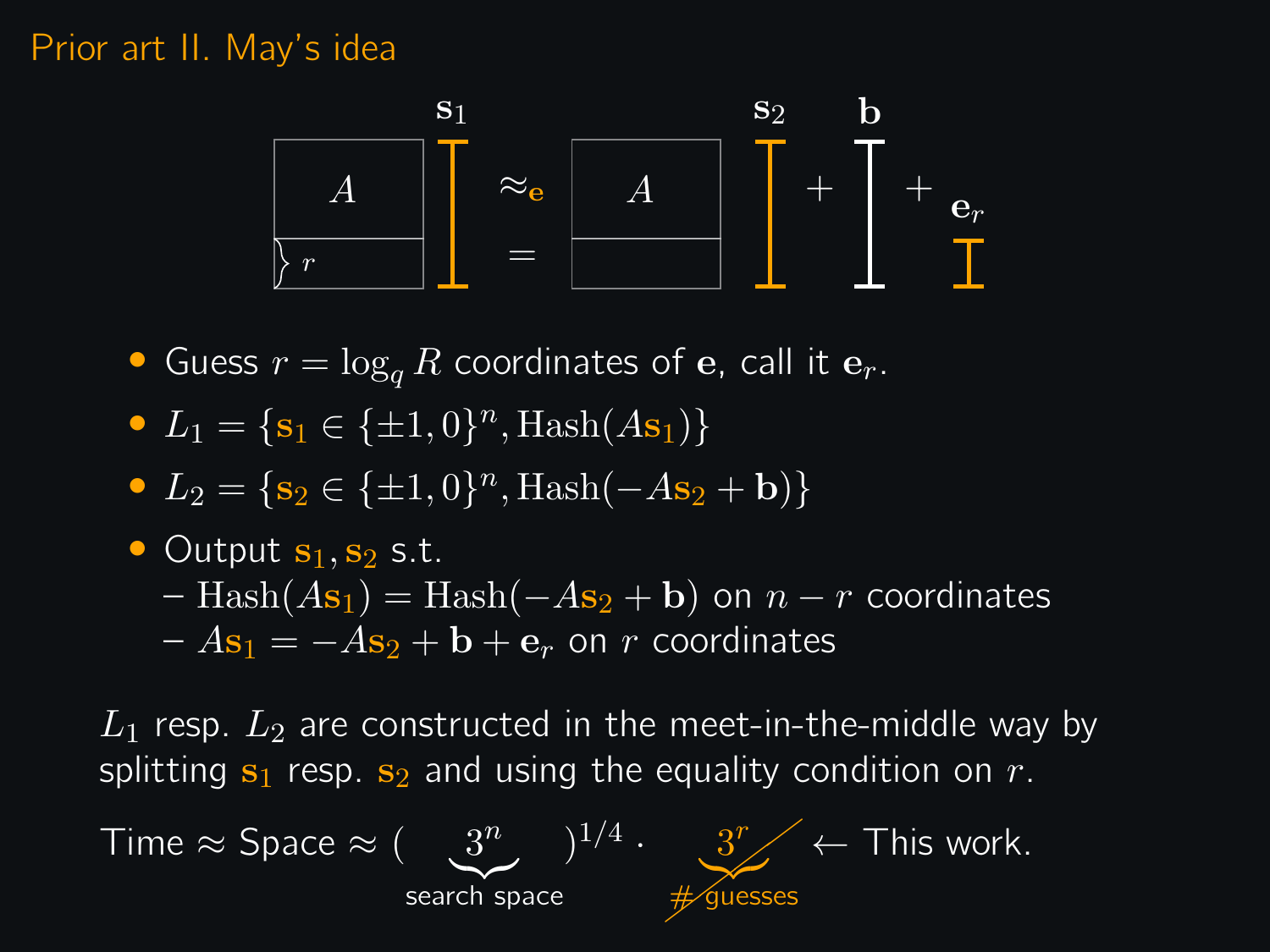### Our results

1. We improve May'21 combinatorial attack on ternary LWE achieving

```
Time \approx Space \approx (3^n)^{1/4}
```
- 2. We do so by combining the near neighbour search for  $\ell_{\infty}$  with the representation technique
- 3. We present another approach that represents not only s but also e (see paper)
- 4. Runtime  $(3^n)^{1/4}$  does not improve the asymptotics for interesting LWE parameters  $(3^{\log_q R} = 2^{\mathcal{O}(n/\log n)})$  but makes a difference for exact bit complexities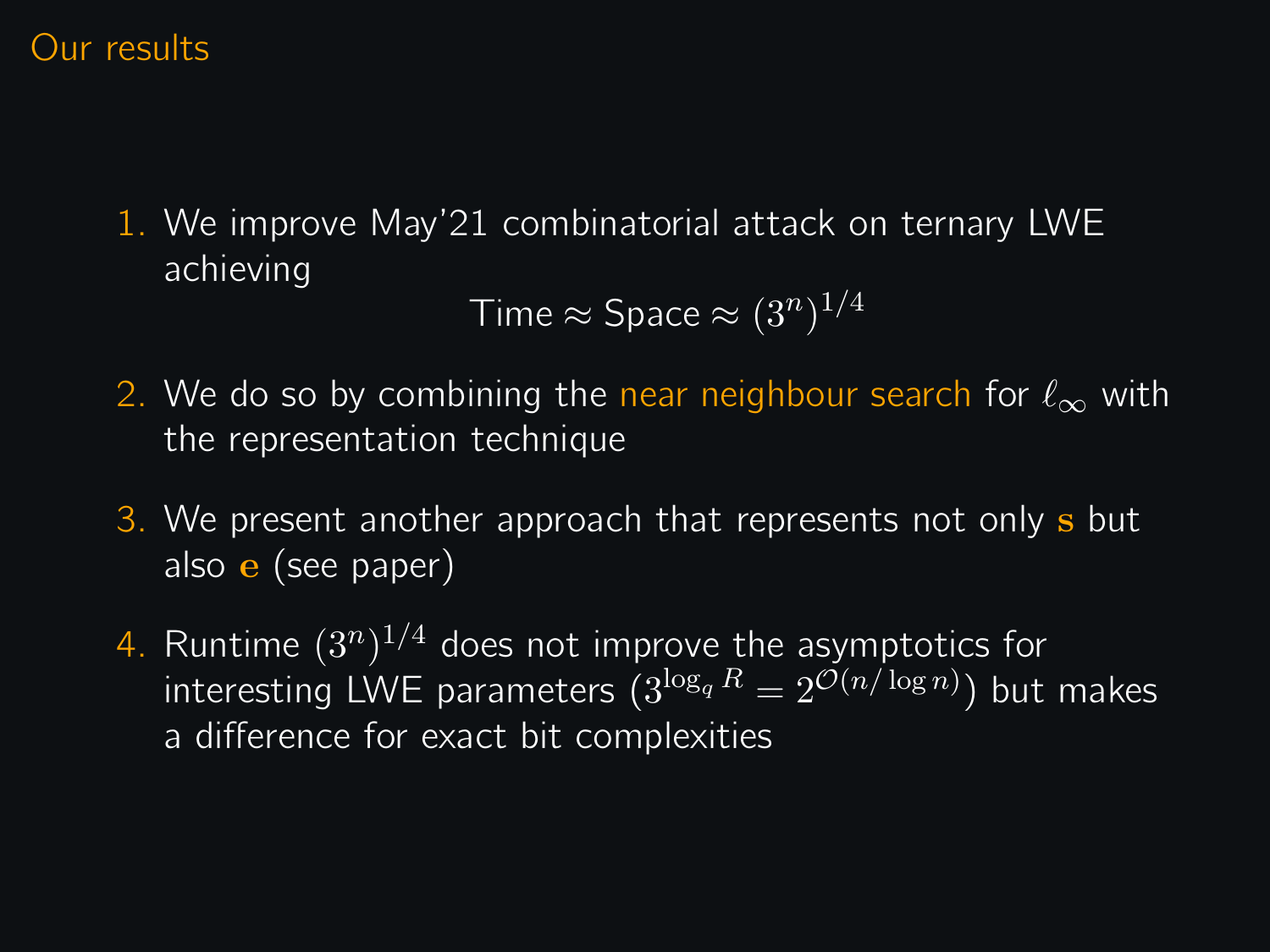#### Near Neighbour search in  $\ell_{\infty}$

Close Pair problem in  $\ell_{\infty}$ : Given two equal-sized lists  $L_1, L_2$  of iid. uniform random vectors in  $\mathbb{Z}_q^n$  find almost all pairs  $(\mathbf{x}_1, \mathbf{x}_2) \in L_1 \times L_2$ , s.t.

$$
|\mathbf{x}_1 - \mathbf{x}_2|_{\infty} = 1
$$

Using Odlyzko's locality-sensitive hash function with parameter  $B$ 

$$
\text{Hash}_{\mathbf{u}} : \mathbb{Z}_q^n \to [0, \dots, \left\lceil \frac{q}{B} \right\rceil - 1]^n
$$

$$
\mathbf{x} \mapsto \left\lfloor \frac{x_i + u_i}{B} \right\rfloor_i
$$

we can solve the close pair problem in

$$
\text{Time}_{\text{LSH}} = |L_1|^2 \left(\frac{B^2}{(B-1)q}\right)^n \quad \text{Space}_{\text{LSH}} = |L_1|^2 \left(\frac{3}{q}\right)^n
$$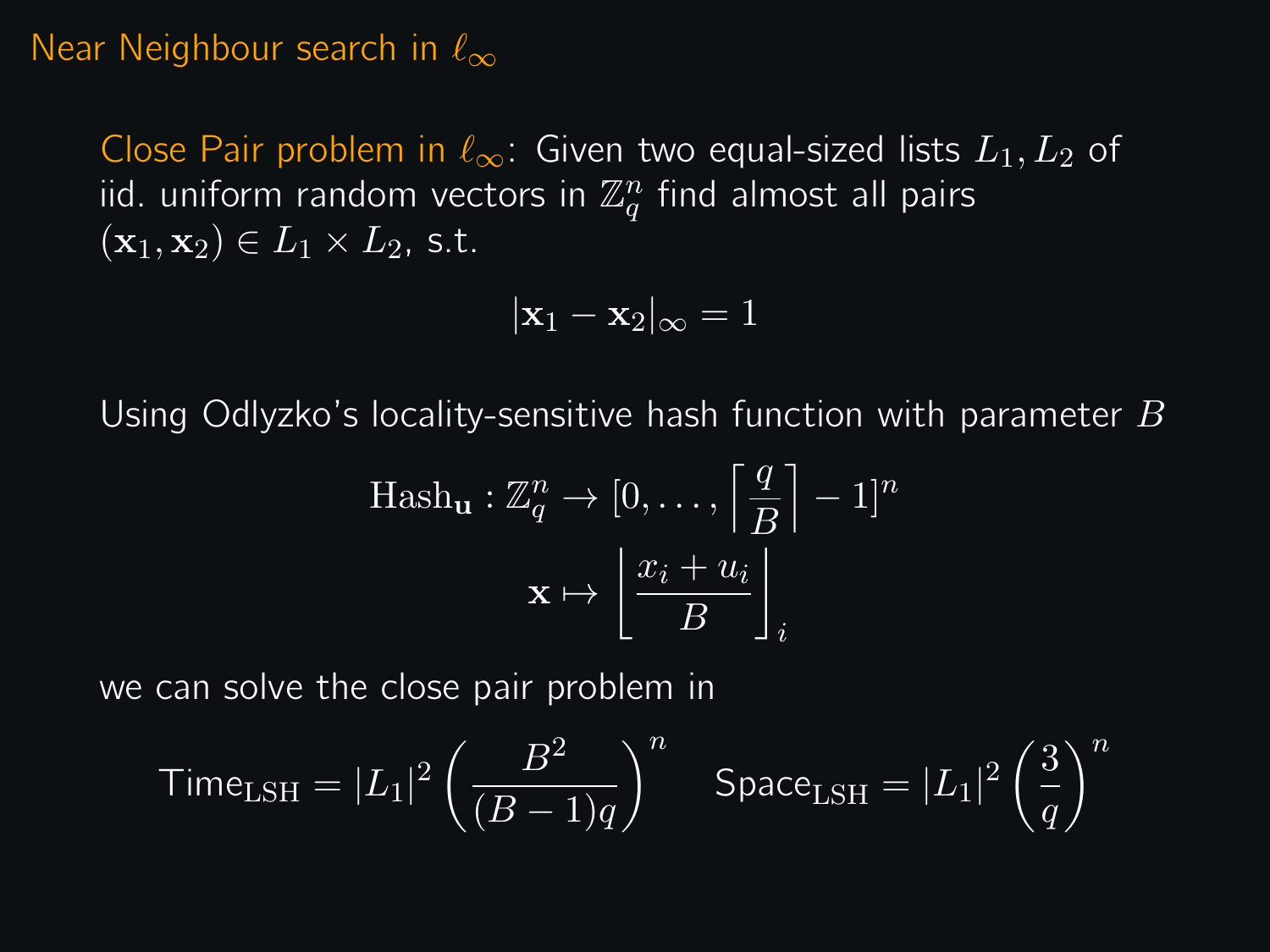# The algorithm



• Construct 
$$
L_1 = \{s_1 \in \{\pm 1, 0\}^n : |As_1|_{\infty} \text{ has the "right pattern" } \}
$$
  $L_2 = \{s_2 \in \{\pm 1, 0\}^n : |As_2|_{\infty} \text{ has the "right pattern" } \}$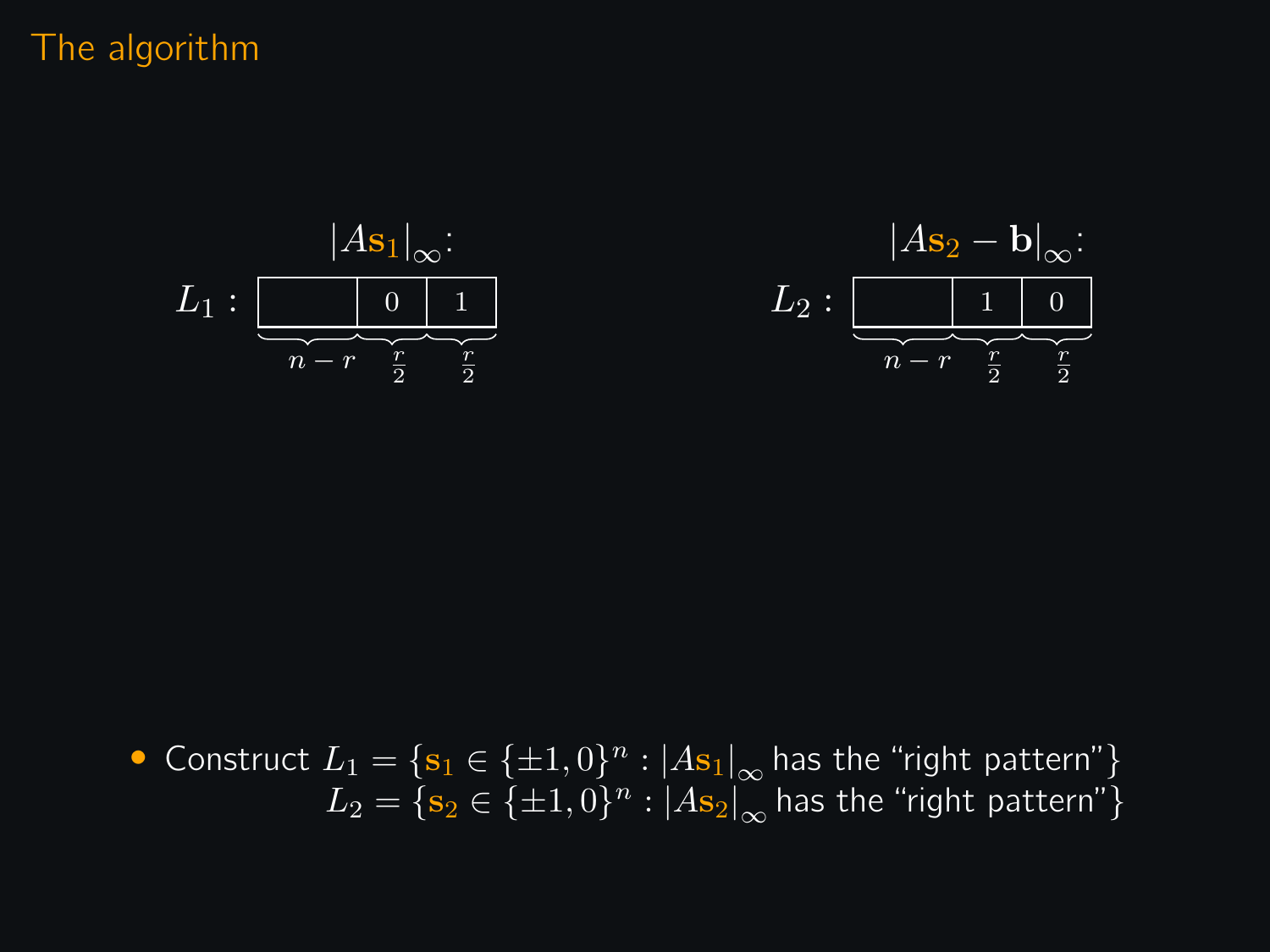### The algorithm



• Construct  $L_1 = \{ \mathbf{s}_1 \in \{\pm 1, 0\}^n : |A\mathbf{s}_1|_{\infty} \text{ has the "right pattern" } \}$  $L_2 = \{ \mathbf{s}_2 \in \{\pm 1, 0\}^n : |A\mathbf{s}_2|_\infty^{\top}$  has the "right pattern"}

• Apply Near Neighbour search on  $n - r$  first coordinates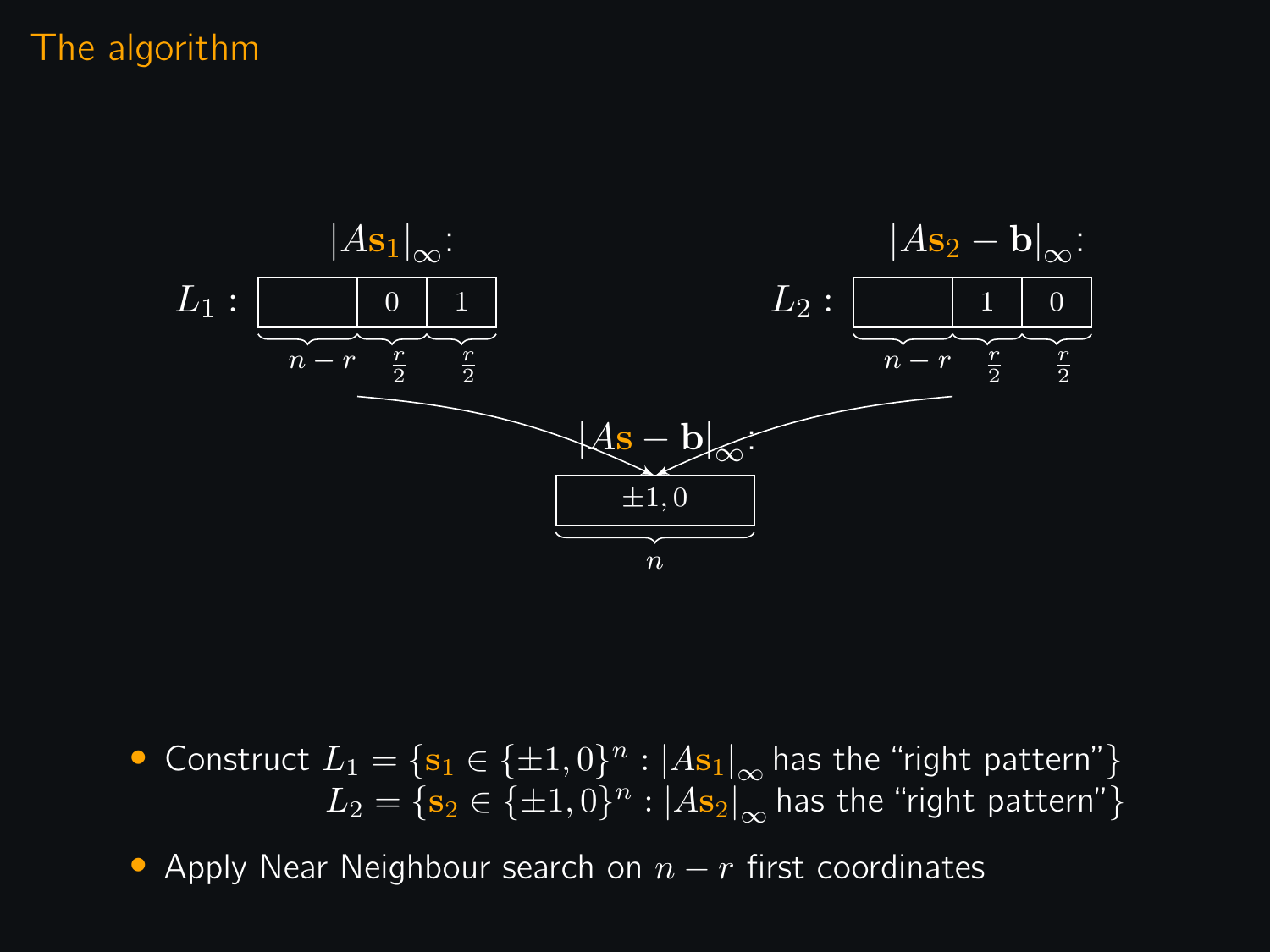### The algorithm



- Use Near Neighbour search + Exact match to construct  $L_1, L_2$  with the "right pattern"
- Construct  $L_1 = \{ \mathbf{s}_1 \in \{\pm 1, 0\}^n : |A\mathbf{s}_1|_{\infty} \text{ has the "right pattern" } \}$  $L_2 = \{ \mathbf{s}_2 \in \{\pm 1, 0\}^n : |A\mathbf{s}_2|_\infty^{\top}$  has the "right pattern"}

• Apply Near Neighbour search on  $n - r$  first coordinates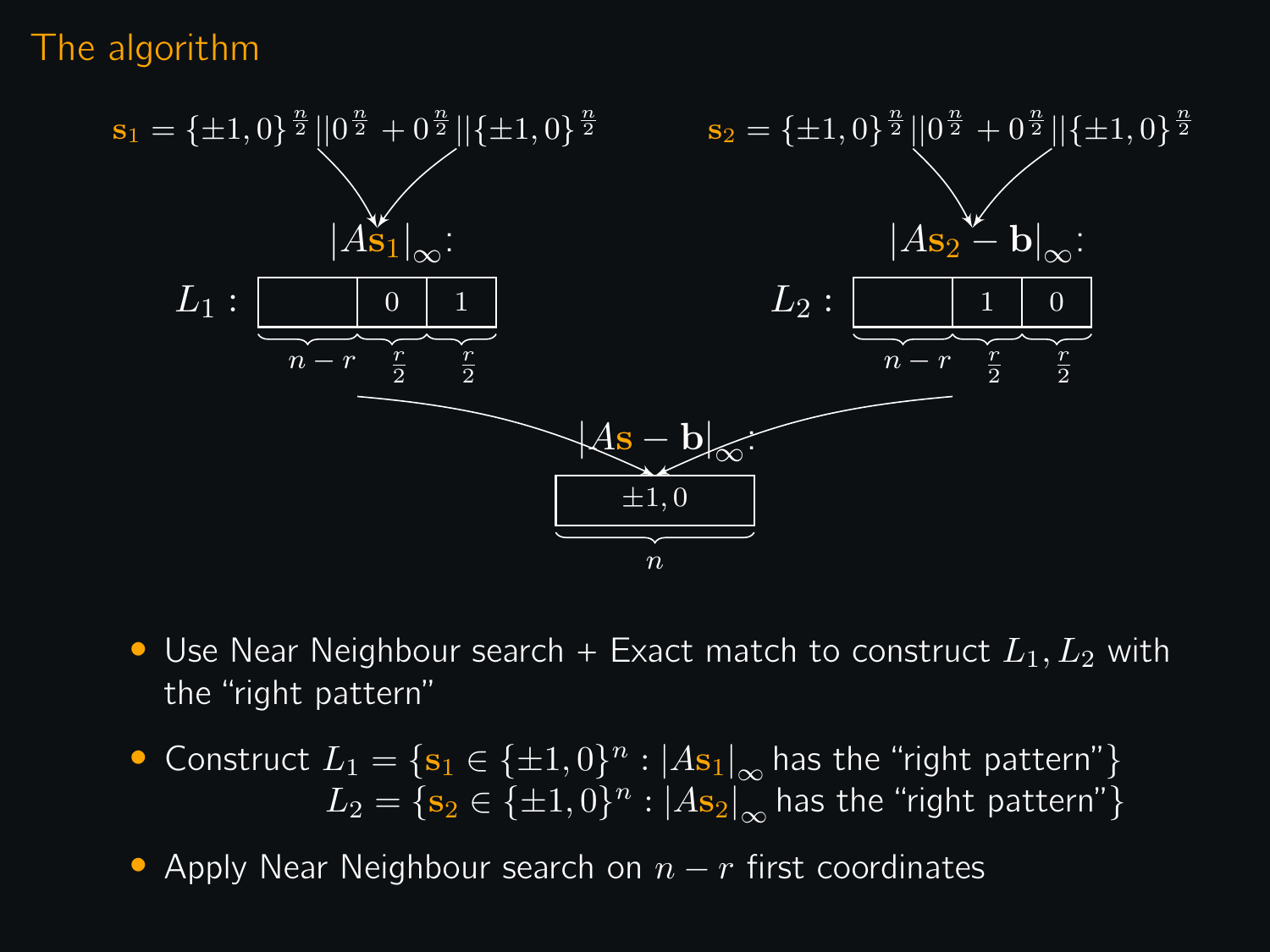# Concrete results: bit securities

| $(n,q,\omega)$                          | New algorithm $ $ Lattices <sup>4</sup> |     |
|-----------------------------------------|-----------------------------------------|-----|
| NTRU Enc (NIST 3rd round candidate)     |                                         |     |
| (509, 2048, 254)                        | 220                                     | 124 |
| (677, 2048, 254)                        | 256                                     | 167 |
| (821, 4096, 510)                        | 408                                     | 197 |
| NTRU Prime (NIST 3rd round alternative) |                                         |     |
| (653, 4621, 288)                        | 262                                     | 148 |
| (761, 4591, 286)                        | 294                                     | 174 |
| (857, 5167, 322)                        | 337                                     | 196 |
| NTRU IEEE-2008                          |                                         |     |
| (659, 2048, 76)                         | 147                                     | 151 |
| (761, 2048, 84)                         | 159                                     | 176 |
| (1087, 2048, 126)                       | 236                                     | 260 |
| (1499, 2048, 158)                       | 311                                     | 358 |

<sup>4</sup>D. Dachman-Soled, L. Ducas, H. Gong, M. Rossi. LWE with side information: Attacks and concrete security estimation. Crypto'20